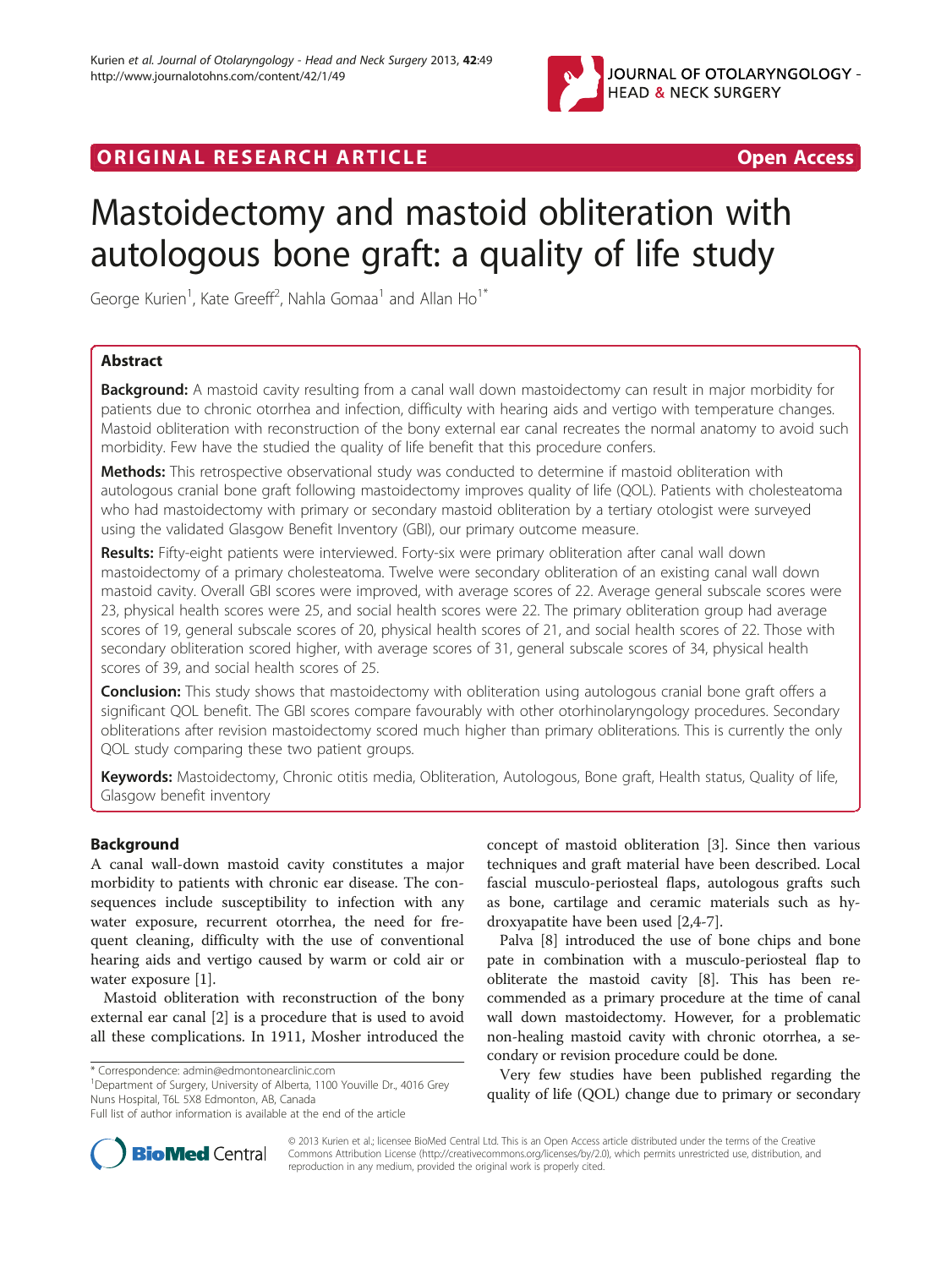mastoid obliteration. Dornhoffer et al. [\[9\]](#page-5-0) studied the impact of the secondary mastoid obliteration on QOL using the Glasgow Benefit Inventory (GBI). The majority of their patients reported improved QOL and control of the otorrhea afterwards. However, to date, no comparison has been done on the impact on QOL between primary mastoid obliteration and secondary obliteration.

The GBI was first developed by Robinson at al. [\[10\]](#page-5-0) to measure the change in health status due to an intervention. It is a validated, retrospective, single administration test which captures change in health status brought about by a specific event. The questionnaire was designed as an adult otorhinolaryngology (ORL) survey but has been used in other specialties [[11,12\]](#page-5-0) and also in the pediatric age group [\[13,14](#page-5-0)].

In otolaryngology, the GBI showed improvement in quality of life after different procedures such as intratympanic dexamethasone [\[15](#page-5-0)] and intratympanic gentamicin for Meniere's Disease [\[16\]](#page-5-0), rhinoplasty [\[17](#page-5-0)], endoscopic dacryocystorhinostomy (DCR) [[12](#page-5-0)], and tonsillectomy [[18](#page-5-0),[19](#page-5-0)]. It also showed minimal improvement of overall health-related quality of life after septoplasty [[20\]](#page-5-0). In otology and neurotology, it has been used to assess QOL in acoustic neuroma patients following microsurgery [\[21\]](#page-5-0), after bone anchored hearing aids [[13](#page-5-0),[14](#page-5-0),[22](#page-5-0)] and after stapes surgery [[23\]](#page-6-0).

The aim of this study is to describe the change in health status in patients after mastoidectomy and mastoid obliteration. It also looks at the change in QOL between mastoidectomy with primary mastoid obliteration and secondary obliteration.

## **Methods**

#### Patient selection

This is a retrospective QOL study. Ethics approval was obtained at University of Alberta Research Ethics Office (Pro00026634). Seventy-two patients who had undergone canal wall down mastoidectomy with mastoid obliteration using autologous cranial bone graft from 2009 till 2012 were identified as possible candidates. Patients with primary cholesteatoma who had mastoidectomy and mastoid obliteration were defined as having primary obliteration. Secondary obliterations were those with an existing canal wall down mastoidectomy who were having otorrhoea and who had revision mastoidectomy and mastoid obliteration. All patients were operated on by one tertiary otologist, therefore standardizing technique.

Twenty-four patients who had primary obliteration were contacted over the phone by the interviewer who went through the GBI with these patients. Forty-eight patients were identified as requiring an interview in person during their clinic visit. This group consisted of those who had secondary obliterations, multiple ear

surgeries, and patients who had primary surgery but had a language barrier that hindered communication over the phone. Two patients out of this last group were excluded from the study due to non-compliance with postoperative treatment and follow up. In addition, one patient just had surgery recently and it was too soon to interview him. Another 12 could not be contacted either because they were out of country or had changed addresses. Ultimately, only 34 of these 48 patients completed a GBI in clinic with the help of an interviewer. 58 of the 72 patients, 81% of the originally identified patients, completed their GBI questionnaires.

## Surgical technique

In the primary procedure, a post-auricular incision was performed. A U-shaped superiorly pedicled temporalis muscle flap was raised off the mastoid bone consisting of temporalis muscle, temporalis fascia and some pericranium. The temporalis muscle was dissected from the underlying mastoid bone from the mastoid tip superiorly to the temporal line. The muscle was then retracted superiorly to expose 1 to 2 cm of the pericranium above the temporal line. Bone chips were harvested with a large chisel and mallet from the healthy, disease-free cortex of the mastoid bone before the mastoidectomy was performed so that the cranial autologous bone graft was not contaminated by disease. The bone chips were laid in cool normal saline to keep fresh. Bone pate was then collected in a special bone dust collector from the lateral mastoid cortex and laid to dry. The mastoidectomy was begun after harvesting the bone graft. At the end of the canal wall down mastoidectomy, the bone chips were used to obliterate the mastoid cavity and the epitympanum. The bone pate was used to resurface and reconstruct the external ear canal. Temporalis fascia was used to provide soft tissue cover over the bone graft onto which the remaining skin flaps of the ear canal were placed.

In the secondary procedure the only difference was that the pre-existing mastoid cavity was already present before the harvesting of the bone graft. Again, like the primary procedure the autologous cranial bone graft, in the form of bone chips and bone pate were harvested in the same way prior to breaking into the mastoid cavity. All the skin lining the mastoid cavity was removed so as to not risk burying a cholesteatoma during the mastoid obliteration. After the completion of the revision mastoidectomy, the task of obliterating the mastoid cavity with bone chips and resurfacing the bony external ear canal with bone pate progressed in just the same way as the primary procedure.

#### Outcome measure

QOL of our 58 patients were measured using the Glasgow Benefit Inventory (GBI) survey described by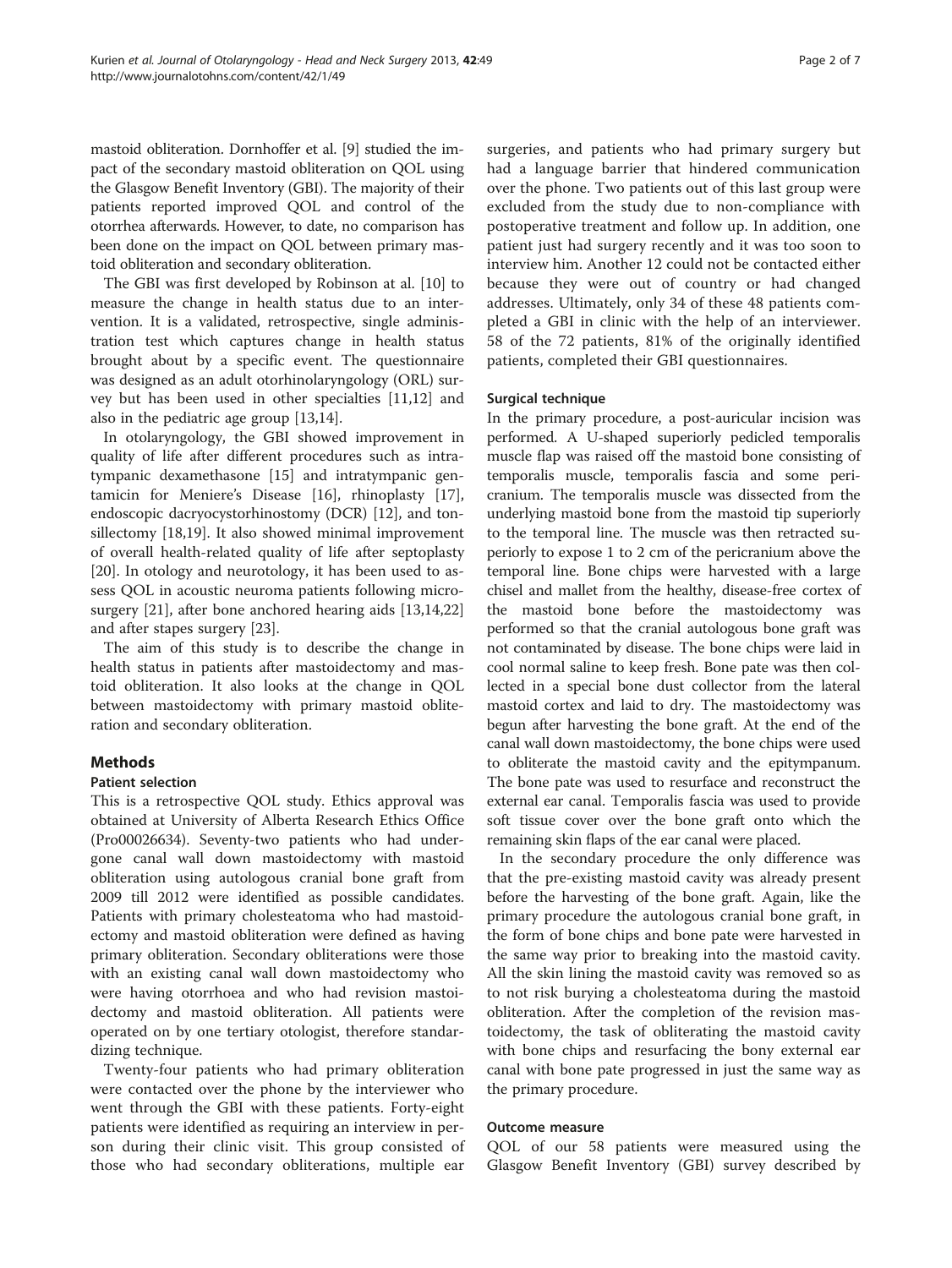<span id="page-2-0"></span>

| 1. Has the result of the mastoidectomy affected the things you do?<br>Much worse |                      |                                                                                           |                                                                                                                        |                       |
|----------------------------------------------------------------------------------|----------------------|-------------------------------------------------------------------------------------------|------------------------------------------------------------------------------------------------------------------------|-----------------------|
|                                                                                  |                      |                                                                                           |                                                                                                                        |                       |
|                                                                                  | A little or somewhat | No change                                                                                 | A little or somewhat                                                                                                   | Much better           |
|                                                                                  | worse                |                                                                                           | better                                                                                                                 |                       |
|                                                                                  |                      |                                                                                           |                                                                                                                        |                       |
|                                                                                  |                      | 2. Have the results of the mastoidectomy made your overall life better or worse?          |                                                                                                                        |                       |
| Much better                                                                      | A little or somewhat | No change                                                                                 | A little or somewhat                                                                                                   | Much worse            |
|                                                                                  |                      |                                                                                           |                                                                                                                        |                       |
|                                                                                  | better               |                                                                                           | worse                                                                                                                  |                       |
|                                                                                  |                      |                                                                                           |                                                                                                                        |                       |
|                                                                                  |                      | 3. Since your mastoidectomy, have you felt more or less optimistic about the future?      |                                                                                                                        |                       |
| Much more optimistic                                                             | More optimistic      | No change                                                                                 | Less optimistic                                                                                                        | Much less optimistic  |
|                                                                                  |                      |                                                                                           |                                                                                                                        |                       |
|                                                                                  |                      |                                                                                           | 4. Since your mastoidectomy, do you feel more or less embarrassed when with a group of people?                         |                       |
| Much more                                                                        | More embarrassed     | No change                                                                                 | Less embarrassed                                                                                                       | Much less             |
| embarrassed                                                                      |                      |                                                                                           |                                                                                                                        | embarrassed           |
|                                                                                  |                      |                                                                                           |                                                                                                                        |                       |
|                                                                                  |                      | 5. Since your mastoidectomy, do you have more or less self-confidence?                    |                                                                                                                        |                       |
| Much more self-                                                                  | More self-confidence |                                                                                           | Less self-confidence                                                                                                   | Much less self-       |
|                                                                                  |                      | No change                                                                                 |                                                                                                                        |                       |
| confidence                                                                       |                      |                                                                                           |                                                                                                                        | confidence            |
|                                                                                  |                      |                                                                                           |                                                                                                                        |                       |
|                                                                                  |                      | 6. Since your mastoidectomy, have you found it easier or harder to deal with company?     |                                                                                                                        |                       |
| Much easier                                                                      | Easier               | No change                                                                                 | Harder                                                                                                                 | Much harder           |
|                                                                                  |                      |                                                                                           |                                                                                                                        |                       |
|                                                                                  |                      |                                                                                           | 7. Since your mastoidectomy, do you feel that you have had more or less support from your friends?                     |                       |
| Much more support                                                                | More support         | No change                                                                                 | Less support                                                                                                           | Much less support     |
|                                                                                  |                      |                                                                                           |                                                                                                                        |                       |
|                                                                                  |                      |                                                                                           | 8. Have you been to your family doctor for any reason, more or less often, since your mastoidectomy?                   |                       |
| Much more often                                                                  | More often           | No change                                                                                 | Less often                                                                                                             | Much less often       |
|                                                                                  |                      |                                                                                           |                                                                                                                        |                       |
|                                                                                  |                      |                                                                                           |                                                                                                                        |                       |
|                                                                                  |                      | 9. Since your mastoidectomy, do you feel more or less confident about job opportunities?  |                                                                                                                        |                       |
| Much more confident                                                              | More confident       | No change                                                                                 | Less confident                                                                                                         | Much less confident   |
|                                                                                  |                      |                                                                                           |                                                                                                                        |                       |
|                                                                                  |                      | 10. Since your mastoidectomy, do you feel more or less self-conscious?                    |                                                                                                                        |                       |
| Much worse                                                                       | A little or somewhat | No change                                                                                 | A little or somewhat                                                                                                   | Much better           |
|                                                                                  | worse                |                                                                                           | better                                                                                                                 |                       |
|                                                                                  |                      |                                                                                           |                                                                                                                        |                       |
|                                                                                  |                      |                                                                                           |                                                                                                                        |                       |
|                                                                                  |                      | 11. Since your mastoidectomy, are there more or fewer people who really care about you?   |                                                                                                                        |                       |
| Many more people                                                                 | More people          | No change                                                                                 | Fewer people                                                                                                           | Many fewer people     |
|                                                                                  |                      |                                                                                           |                                                                                                                        |                       |
|                                                                                  |                      | 12. Since you had the mastoidectomy, do you catch colds or infections more or less often? |                                                                                                                        |                       |
| Much more often                                                                  | More often           | No change                                                                                 | Less often                                                                                                             | Much less often       |
|                                                                                  |                      |                                                                                           |                                                                                                                        |                       |
|                                                                                  |                      |                                                                                           |                                                                                                                        |                       |
|                                                                                  |                      | 13. Have you had to take more or less medicine for any reason, since your mastoidectomy?  |                                                                                                                        |                       |
| Much more medicine                                                               | More medicine.       | No change                                                                                 | Less medicine                                                                                                          |                       |
|                                                                                  |                      |                                                                                           |                                                                                                                        |                       |
|                                                                                  |                      | 14. Since your mastoidectomy, do you feel better or worse about yourself?                 |                                                                                                                        |                       |
| Much better                                                                      | Better               | No change                                                                                 | Worse                                                                                                                  | Much worse            |
|                                                                                  |                      |                                                                                           |                                                                                                                        |                       |
|                                                                                  |                      |                                                                                           | 15. Since your mastoidectomy, do you feel that you have had more or less support from your family?                     | Much less medicine    |
|                                                                                  |                      |                                                                                           |                                                                                                                        |                       |
| Much more support                                                                | More support         | No change                                                                                 | Less support                                                                                                           | Much less support     |
|                                                                                  |                      |                                                                                           |                                                                                                                        |                       |
|                                                                                  |                      | 16. Since your mastoidectomy, are you more or less inconvenienced by your ear?            |                                                                                                                        |                       |
| Much more                                                                        | More inconvenienced  | No change                                                                                 | Less inconvenienced                                                                                                    | Much less             |
| inconvenienced                                                                   |                      |                                                                                           |                                                                                                                        | inconvenienced        |
|                                                                                  |                      |                                                                                           |                                                                                                                        |                       |
|                                                                                  |                      |                                                                                           | 17. Since your mastoidectomy, have you been able to participate in more or fewer social activities?                    |                       |
| Many more activities                                                             | More activities      | No change                                                                                 | Fewer activities                                                                                                       | Many fewer activities |
|                                                                                  |                      |                                                                                           |                                                                                                                        |                       |
|                                                                                  |                      |                                                                                           |                                                                                                                        |                       |
| Much more inclined                                                               | More inclined        | No change                                                                                 | 18. Since your mastoidectomy, have you been more or less inclined to withdraw from social situations?<br>Less inclined | Much less inclined    |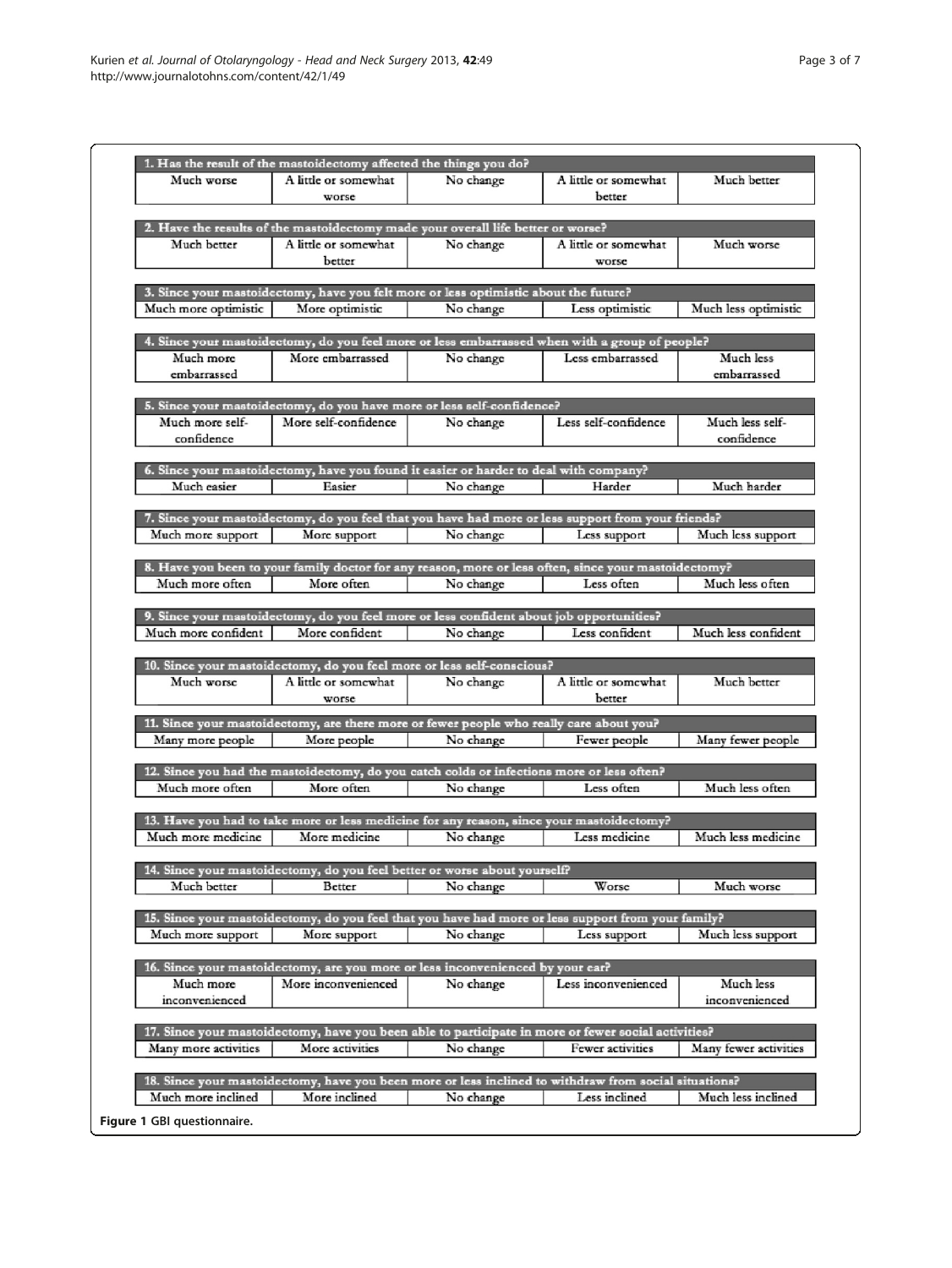Robinson et al. [[10](#page-5-0)]. Figure [1](#page-2-0) is the GBI we used. The survey consists of 18 questions. Of the eighteen GBI questions, twelve correspond to general improvement of QOL, three to social improvement, and three to physical improvement. Each question asks the patient to indicate their response on a Likert one to five scale. It was chosen as our main outcome measure because it is a validated post-intervention change in QOL questionnaire that does not require pre-intervention administration of the questionnaire. This was the ideal tool for our retrospective QOL study. As it has been used widely to survey QOL change of several otorhinolaryngology procedures, we would also be able to assess how this specific surgical procedure ranks with other otolaryngology procedures. GBI scores were calculated as per Robinson [\[10\]](#page-5-0). Each calculated domain had a scale from −100 to +100 with zero being no change from the intervention, -100 being maximal deterioration and +100 being maximum QOL improvement.

A chart review was done to obtain demographic and additional information such as the duration of symptoms before the obliteration was attempted, date of surgery, and whether the patient had other middle ear surgeries. Statistical analysis was performed using SPSS.

#### Results

## Patient demographics

Fifty-eight patients were interviewed in person or via telephone from October 2012 to January 2013. Average patient age was forty years (Range 11–80, SD 16), and thirty-one patients were male. Twenty-eight right ears (48%) were operated on. Forty-six were primary cases (79%), while twelve (21%) were secondary, with average time to obliteration of existing cavity being 2.9 years (Range 0–42, SD 8.5) (Table 1).

#### Complications

Postoperative complications included five temporalis fascia graft infections that eventually achieved full epithelialization. Infection delayed full healing by approximately three weeks. There were also two ear canal irregularities requiring minor canalplasties, and one tympanic membrane perforation that eventually healed. Recurrence of cholesteatoma was encountered in four

|  |  | Table 1 Patient characteristics $(n = 58)$ |  |  |
|--|--|--------------------------------------------|--|--|
|--|--|--------------------------------------------|--|--|

|                                | <b>Total</b><br>$(n = 58)$ | Primary<br>$(n = 46)$ | Secondary<br>$(n = 12)$ |  |  |  |
|--------------------------------|----------------------------|-----------------------|-------------------------|--|--|--|
| Average age (std dev) in years | 40 (16)                    | 43 (16)               | 30 (14)                 |  |  |  |
| Male                           | 31                         | 24                    |                         |  |  |  |
| Female                         | 27                         | 22                    | 5                       |  |  |  |
| Right ears                     | 28                         | 24                    | $\overline{4}$          |  |  |  |
| Left ears                      | 30                         | 22                    | 8                       |  |  |  |

patients (6.8%), with three recurrences in the epitympanum and one in the oval window region. Recurrence was never in the obliterated mastoid cavity and no cases required the mastoid obliteration to be taken down.

#### GBI scores

Evaluating our entire cohort of 58 patients, overall GBI scores were improved, with average overall scores of +22. The subgroup with primary obliteration had an average total GBI score of +19. Primary canal wall down mastoidectomy with mastoid obliteration with autologous cranial bone graft confers improvement in QOL. The subgroup with secondary obliteration of an existing cavity had an average total GBI score of +31. Comparing the primary and secondary obliteration subgroups, the difference in overall GBI score was not statistically significant (Mann Whitney U test  $p = 0.14$ ). A summary of the raw GBI questionnaire data is provided in Table [2](#page-4-0).

After primary obliteration, 33 of 46 (72%) reported improved QOL compared to 10 of 12 (83%) after secondary obliteration. With regard to the general, physical, and social subscales, while both primary and secondary obliteration patients reported an improved quality of life, those with secondary obliteration reported a more dramatic change in quality of life. Revision canal wall down mastoidectomy with secondary mastoid obliteration to reconstruct the bony external ear canal with autologous cranial bone graft confers great improvement of QOL. A comparison between subgroups is summarized in Table [3](#page-4-0). The general subscale scores was +23 for the entire cohort of 58 patients, +20 for the primary obliteration group  $(n = 47)$  and  $+34$  in the secondary obliteration group  $(n = 12)$ . This difference was not statistically significant (Mann Whitney U test  $p = 0.10$ ). As for the physical health subscale scores, our entire cohort scored +25 whilst the primary obliteration group scored +21 and the secondary obliteration group score +39. This difference was not statistically significant (Mann Whitney U test  $p = 0.15$ ). Our entire cohort and primary obliteration group scored +22 for social support. The secondary obliteration group scored +25. This difference was not statistically significant (Mann Whitney U test  $p = 0.43$ ).

For the entire cohort, the most positive changes in health status were seen in change in overall effect on life (Question 2), their optimism about the future (Question 3), feeling better about themselves (Question 14), and in the things that the patient did (Question 1). For the primary obliteration group, the most positive effects were reflected in the answers from the same four questions. For the secondary obliteration group, the most positive changes in health status were seen in things that the patient did (Question 1), their optimism about the future (Question 3), feeling better about themselves (Question 14), being less inconvenienced by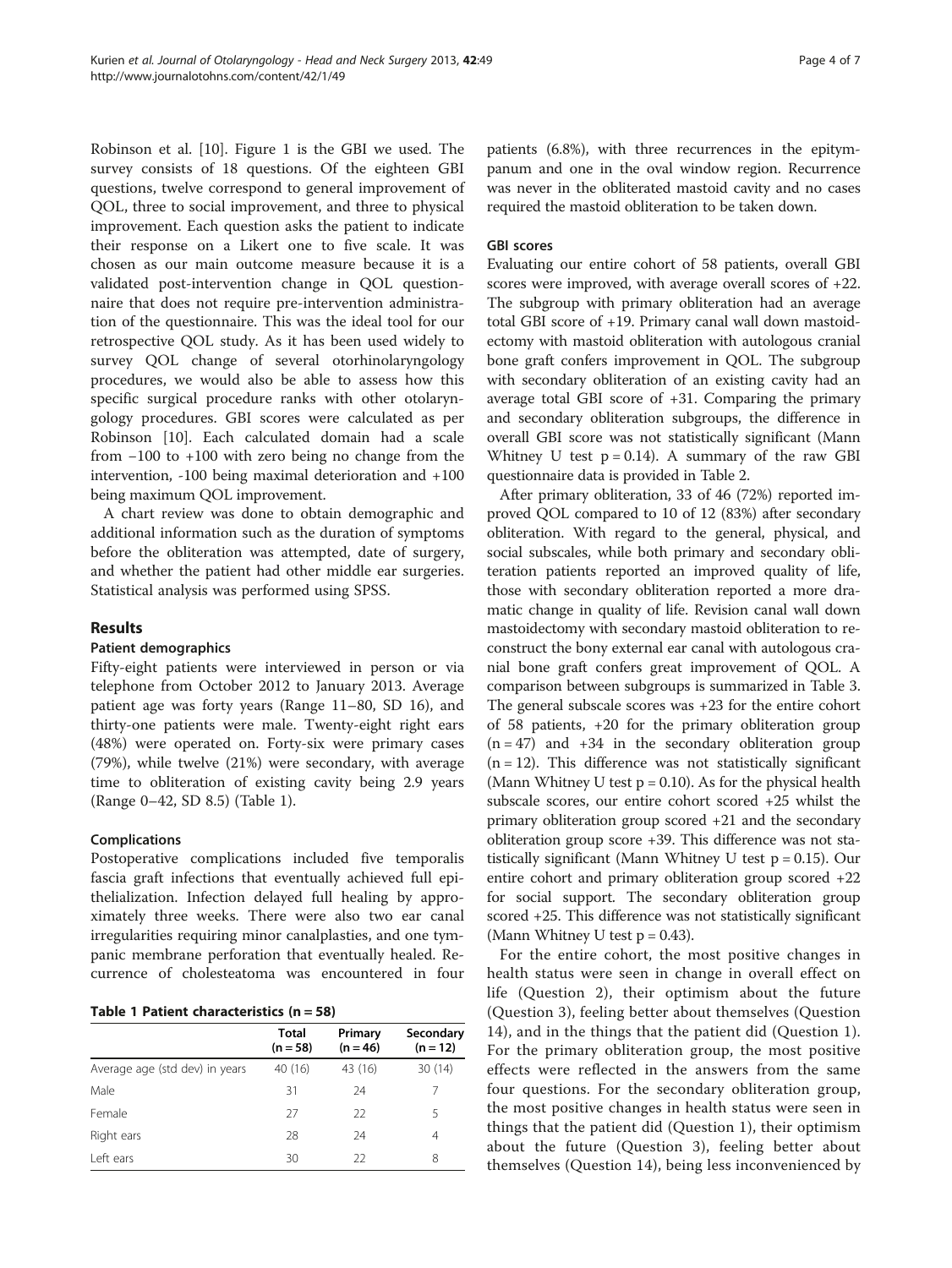| Question                    | Median         | Interquartile<br>range | Number of respondents per answer |                |    |                |          |
|-----------------------------|----------------|------------------------|----------------------------------|----------------|----|----------------|----------|
|                             |                |                        | 5                                | 4              | 3  | $\overline{2}$ | 1        |
| 1. Effect on life           | $\overline{4}$ | $\overline{2}$         | 21                               | 12             | 15 | 8              | 2        |
| 2. Overall effect on life   | 4              | 2                      | 22                               | 19             | 12 | 3              | 2        |
| 3. Optimism about future    | 4              |                        | 17                               | 23             | 14 | ζ              |          |
| 4. Embarrassment            | 3              |                        | 11                               | 13             | 29 | 3              | 2        |
| 5. Self-confidence          | 3.5            |                        | 9                                | 20             | 27 |                |          |
| 6. Dealing with company     | 3              |                        |                                  | 16             | 26 |                | 2        |
| 7. Support from friends     | 3              |                        | 4                                | 24             | 30 | $\Omega$       | 0        |
| 8. Visits to GP             | 3              |                        | 8                                | 16             | 32 |                |          |
| 9. Job opportunities        | 3              |                        | 7                                | 15             | 30 | 6              | $\Omega$ |
| 10. Self-consciousness      | 3              |                        | 9                                | $\overline{7}$ | 36 | 6              | $\Omega$ |
| 11. People who care         | 3              | ∩                      | 4                                | 6              | 48 | $\mathbf{0}$   | $\Omega$ |
| 12. Frequency of illness    | 3              |                        | 10                               | 11             | 33 | 4              | $\Omega$ |
| 13. Frequency of medication | 3              |                        | 12                               | 10             | 33 | 3              | $\Omega$ |
| 14. Self-opinion            | 4              | $\mathcal{P}$          | 16                               | 20             | 17 | 4              |          |
| 15. Family support          | 3              |                        | 8                                | 16             | 34 | $\Omega$       | 0        |
| 16. Inconvenience           | 4              | 1.25                   | 14                               | 18             | 16 | 8              | 3        |
| 17. Social activities       | ζ              |                        | 6                                | 13             | 36 | 3              | 0        |
| 18. Social situations       | 3              |                        | $\overline{4}$                   | 11             | 37 | 5              |          |

<span id="page-4-0"></span>Table 2 GBI summary of results

their ears (Question 16), and having more self-confidence (Question 5).

#### Discussion

This study is the first study reporting significant improvement in QOL with mastoidectomy, mastoid obliteration and external ear canal reconstruction using autologous cranial bone graft in a Canadian population.

The GBI captured just a few QOL factors that experienced most change in health status for our cohort of patients. Questions regarding change in what things patients did, overall effect on life, optimism about the future, patients' self-opinion were reported as clinically

|  |  |  |  |  |  | Table 3 GBI subscale results by timing of obliteration |
|--|--|--|--|--|--|--------------------------------------------------------|
|--|--|--|--|--|--|--------------------------------------------------------|

|                                | <b>Entire</b><br>cohort | Primary | Secondary | <b>Mann-Whitney test</b><br>obliteration obliteration (Primary vs Secondary) |
|--------------------------------|-------------------------|---------|-----------|------------------------------------------------------------------------------|
| Overall<br>(mean)              | 22                      | 19      | 31        | 0.14                                                                         |
| General<br>subscale<br>(mean)  | 23                      | 20      | 34        | 0.10                                                                         |
| Physical<br>subscale<br>(mean) | 25                      | 21      | 39        | 0.15                                                                         |
| Social<br>subscale<br>(mean)   | 22                      | 22      | 25        | 0.43                                                                         |

significant positive improvements by our entire cohort. In the secondary obliteration group positive change in selfconfidence and being less inconvenienced by their ears were also reported as significant changes. Dornhoffer et al. [[9\]](#page-5-0) also reports positive changes in effect on life, selfconfidence and being less inconvenienced. Being less self-conscious, less embarrassed and improvement in social situations were also reported by his patients but these were not found to be as significant in our patients.

Our GBI results compare favourably with the GBI scores for general otorhinolaryngology procedures such as tonsillectomy  $+19$  [\[19](#page-5-0)], septoplasty  $+11$  [\[20](#page-5-0)], rhinoplasty +20 [\[17](#page-5-0)], endoscopic sinus surgery +23 [\[24](#page-6-0)] and endoscopic DCR +32 [[12\]](#page-5-0).

Our GBI scores are consistent with the current literature reporting improved health status after surgery in patients suffering from chronic otitis media. Robinson et al. [[10](#page-5-0)] reported that the total GBI score for patients who experience no discharge after chronic ear surgery was +17. Of their cases 122 had mastoid surgery and 16 had myringoplasty for otorrhoea. Bergin [[25](#page-6-0)] used the GBI to evaluate the impact of different otology procedures. He found that tympano-mastoidectomy had a mean total GBI score of 3.8, mean general GBI score of 2.0. Patients who had ossiculoplasty and tympano-mastoidectomy in his study had a mean total GBI score of 14.2, mean general GBI score of 18.5. His analyses of revision mastoidectomy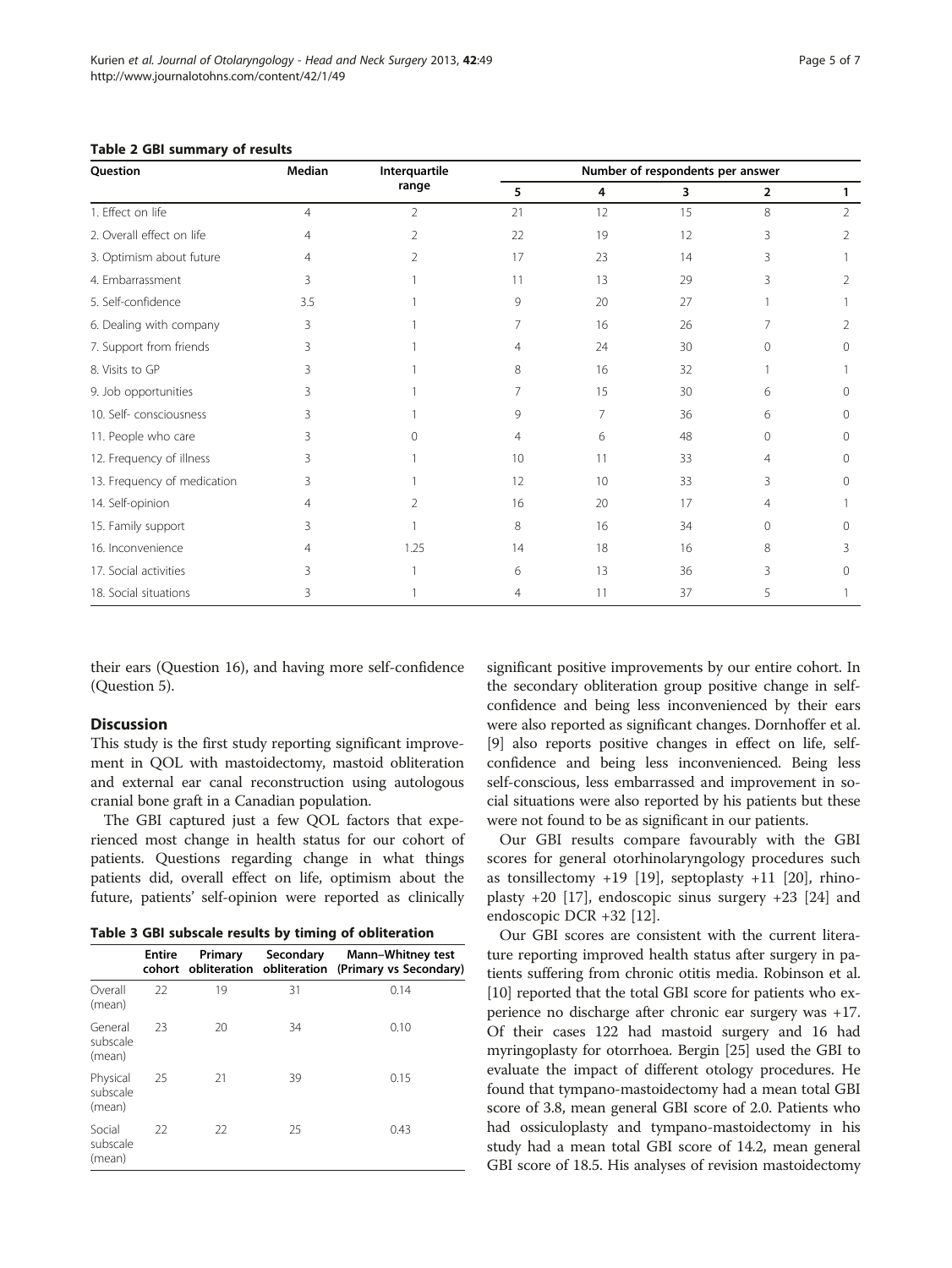<span id="page-5-0"></span>patients reported a mean total score of 23.9, mean general score of 22.5. Dornhoffer et al. [9] reported a mean total GBI score of +28.9 for their 23 patients who had revision mastoidectomy and secondary obliteration of their mastoid cavity using demineralised bone matrix and autologous auricular cartilage. Our cohort of secondary mastoid obliteration with autologous bone graft scored +31.

The GBI scores of our patients were similar to other otology procedures such as ossicular manipulation +16.6 [[25](#page-6-0)], stapedectomy +23.3 [\[25\]](#page-6-0), stapedotomy +29 [[23](#page-6-0)], intratympanic gentamicin for Meniere's disease +30 [16] and intratympanic dexamthasone for Meniere's + 30 [15]. Studies on BAHA +34 [13], ossiculoplasty +34 [10] and cochlear implantation +40 [10] reported higher total GBI scores.

To date, our study is the first and largest study using a validated change in QOL tool to compare the change in QOL between primary and secondary mastoid obliteration with autologous cranial bone graft. One recent study comparing change in health status between primary and revision mastoidectomy groups [\[26\]](#page-6-0) reported improvement in QOL in both groups 1 year after surgery. Their patients had a combination of canal wall up mastoidectomy or canal wall down mastoidectomy without mastoid obliteration. They reported that improvement in QOL was greater in the primary surgery group compared with the group who had revision mastoidectomy. Contrary to their results, our experience was that the change in QOL is more readily apparent in the patients who had secondary obliteration as opposed to primary obliteration group. This stands to reason, as the patients who had secondary obliteration without mastoid obliteration had significant "mastoid misery" and otorrhea with their canal wall down mastoid cavities. We believe that the GBI captured the true change in QOL with this group and also demonstrated the lesser clinical change in QOL in the group who had primary mastoid obliteration at the time of their first canal wall down mastoidectomy. However, this clinically noted difference was not statistically significant using the Mann–Whitney analysis when the level of significance was set at  $p < 0.05$ . The smaller number of patients in the secondary group compared with the larger primary group may be the reason for this result. We therefore suggest that further prospective study on a larger group of patients who have had secondary mastoid obliteration using this technique would be a useful addition to the current literature.

### Conclusion

Mastoidectomy with obliteration using autologous bone graft is one of the treatment options for patients with chronic otitis media. Mastoidectomy with obliteration provides a quality of life benefit to patients, and this appears to be more pronounced in those with secondary obliteration.

#### Competing interests

The authors declare that they have no competing interests.

#### Authors' contributions

GK worked on literature review, data collection and analysis, and manuscript preparation. KG worked on data collection, chart review, and manuscript preparation. NG worked on literature review, data collection, chart review, and manuscript preparation. AH worked on study proposal, data collection, manuscript preparation, and coordination. All authors read and approved the final manuscript.

#### Author details

<sup>1</sup>Department of Surgery, University of Alberta, 1100 Youville Dr., 4016 Grey Nuns Hospital, T6L 5X8 Edmonton, AB, Canada. <sup>2</sup>University of Alberta Edmonton, AB, Canada.

#### Received: 15 April 2013 Accepted: 14 September 2013 Published: 23 September 2013

#### References

- 1. Mehta RP, Harris JP: Mastoid obliteration. Otolaryngol Clin North Am 2006, 39:1129–1142.
- 2. Roberson JB, Mason TP, Stidham KR: Mastoid obliteration: autogenous cranial bone pate reconstruction. Otol Neurotol 2003, 24:132–140.
- 3. Mosher HP: A method of filling the excavated mastoid with a flap from the back of the auricle. Laryngolscope 1911, 21:1158-1163.
- 4. Dornhoffer JL: Surgical modification of the difficult mastoid cavity. Otolaryngol Head Neck Surg 1999, 120:361–367.
- 5. Estrem SA, Highfill G: Hydroxyapatite canal wall reconstruction/mastoid obliteration. Otolaryngol Head Neck Surg 1999, 120:345–349.
- 6. Mills RP: Surgical management of the discharging mastoid cavity. J Laryngol Otol 1988, 16(suppl):1–6.
- 7. Shea MC, Gardner G Jr, Simpson ME: Mastoid obliteration with bone. Otolaryngol Clin North Am 1972, 5:161–172.
- 8. Palva T: Mastoid obliteration. Acta Otolaryngol 1979, 360(suppl):152-154.
- 9. Dornhoffer JL, Smith J, Richter G, et al: Impact on quality of life after mastoid obliteration. Laryngoscope 2008, 118:1427–1432.
- 10. Robinson K, Gatehouse S, Browning GG: Measuring patient benefit from otorhinolaryngological surgery and therapy. Ann Otol Rhinol Laryngol 1996, 105:415–422.
- 11. Freilich DA, Penna FJ, Nelson CP, et al: Parental satisfaction after open versus robot assisted laparoscopic pyeloplasty: results from modified Glasgow Children's benefit inventory survey. J Urol 2010, 83:704–708.
- 12. Spielmann PM, Hathorn I, Ahsan F, et al: The impact of endonasal dacryocystorhinostomy (DCR), on patient health status as assessed by Glasgow benefit inventory. Rhinology 2009, 47:48–50.
- 13. Arunachalam PS, Kilby D, Meeikle D, et al: Bone-anchored hearing aid quality of life assessed by Glasgow benefit inventory. Laryngoscope 2001, 111:1260–1263.
- 14. Dutt SN, McDermott AL, Jelbert A, et al: The Glasgow benefit inventory in the evaluation of patient satisfaction with the bone-anchored hearing aid: quality of life issues. J Laryngol Otol 2002, 28(suppl):7-14.
- 15. Kyrodimos E, Aidonis I, Skalimis A, et al: Use of Glasgow Benefit Inventory (GBI) in Meniere's disease managed with intratympanic Dexamethasone perfusion: quality of life assessment. Auris Nasus Larynx 2011, 38:172-177.
- 16. Banerjee AS, Johnson IJ: Intratympanic gentamicin for Meniere's disease: effect on quality of life as assessed by Glasgow benefit inventory. J Laryngol Otol 2006, 120:827–831.
- 17. Draper MR, Salam MA, Kumar S: Change in health status after rhinoplasty. J Otolaryngol 2007, 36:13–16.
- 18. Richards AL, Bailey M, Hooper R, et al: Quality of life effect of tonsillectomy in a young adult group. ANZ J Surg 2007, 77:988-990.
- 19. Senska G, Ellerman S, Ernst S, et al: Recurrent tonsillitis in adults: quality of life after tonsillectomy. Dtsch Arztebl Int 2010, 107:622-628.
- 20. Calder NJ, Swan IR: Outcomes of septal surgery. J Laryngol Otol 2007, 121:1060–1063.
- 21. Brooker JE, Fletcher JM, Dally MJ, et al: Quality of life among acoustic neuroma patients managed by microsurgery, radiation, or observation. Otol Neurotol 2010, 31:977–984.
- 22. de Wolf MJ, Shival ML, Hol MK, et al: Benefit and quality of life in older bone-anchored hearing aid users. Otol Neurotol 2010, 31:766–772.